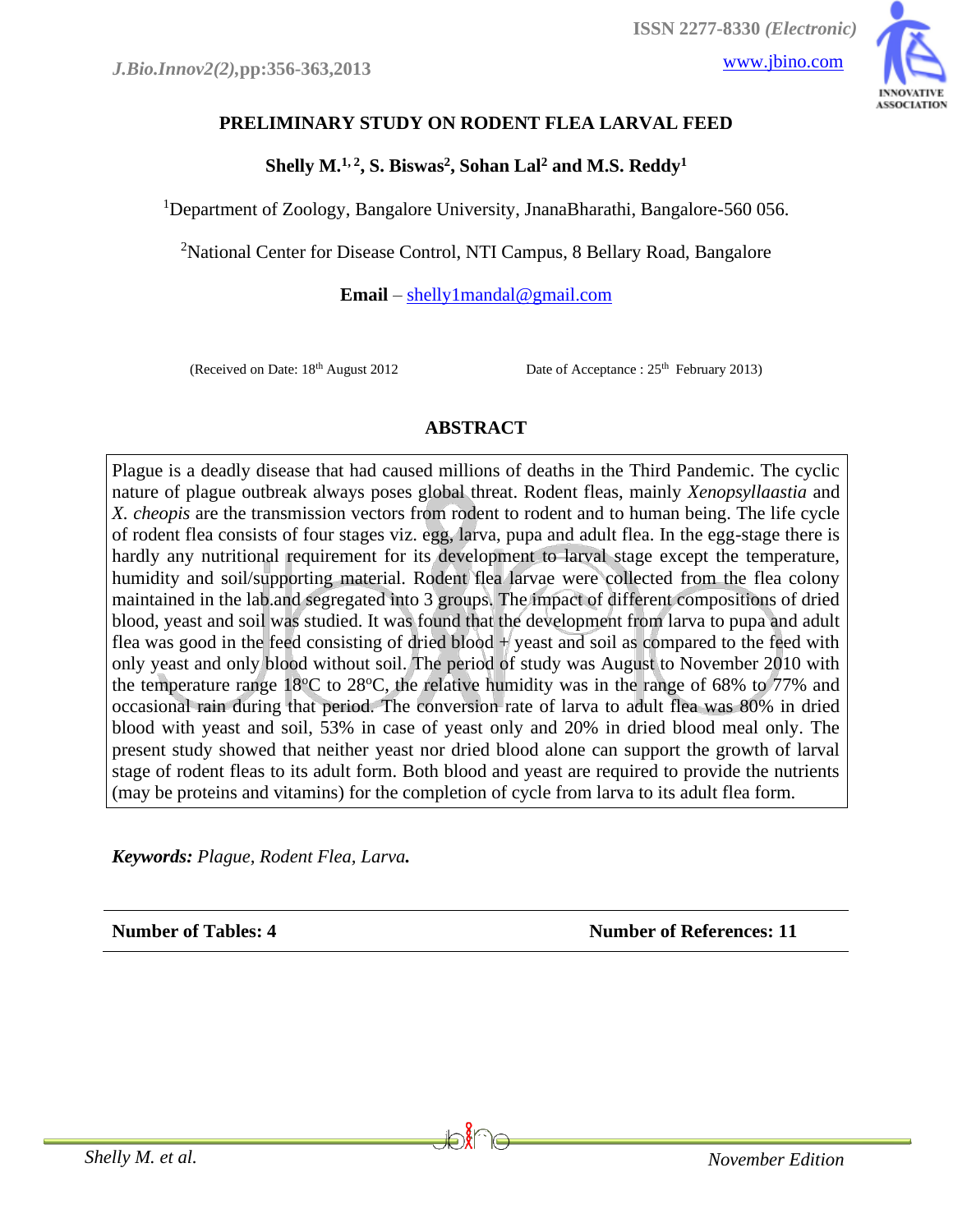#### **INTRODUCTION**

Plague is a zoonotic disease,remains in rodent population & transmitted through the rodent flea bite. Rodent fleas are the main vectors for its transmission from rodents to rodents & rodents to human being. The plague disease is highly fatal in human being if not treated early. The third pandemic of plague started in 1890's caused a heavy death toll throughout the world[\(K](http://www.ncbi.nlm.nih.gov/sites/entrez?cmd=search&db=PubMed&term=%20Cohn%20JR%2BSK%5bauth%5d)  [Samuel, JR](http://www.ncbi.nlm.nih.gov/sites/entrez?cmd=search&db=PubMed&term=%20Cohn%20JR%2BSK%5bauth%5d) Cohn 2008). In India, (including Bangladesh & Pakistan) alone there was more than 25 million of deaths in two decades from 1898 – 1918. After the Second World War there was dramatic reduction in the plague cases. It was mainly attributed to the development of antibiotics such as Streptomycin & Sulphonamide which were found to be highly effective in plague treatment. The universal use of DDT spray in rural areas for mosquito control also played a key role in further reduction of plague vector because the rodent fleas were sensitive to DDT at that time (BiswasShyamal et al., 2011).

In 1958, the National Malaria Eradication Program (NMEP) was undertaken to control the mosquito vector of malaria. Under this program mass spray of DDT was carried out in rural & urban area which resulted in the reduction of not only malaria cases but also plague cases. The mortality rate of plague came down from 183 to 1.8 per population & finally reached to zero level during 1967. The resurgence of plague in bordering district of Tamil Nadu, Andhra Pradesh & Karnataka during 1959 to 1966 was reported, which may be attributed to discontinuation of DDT spray in this area. In 1966,Mulbagal area in Kolar district reported a last case of plague. Sporadic cases of plague were also reported after 1967 from Himachal Pradesh, Attebele Karnataka in 1983 & 1984. The sylvatic

**Joine** 

plague incidences were detected & reported by plague surveillance unit of National Institute of Communicable Disease in the tri-disjunction area of Karnataka, Andhra Pradesh & Tamil Nadu. After a quiescence of 28 years the plague re-emerged in 1994. Both types of plague (Bubonic & Pneumonic) cases were reported from Beed district of Maharashtra &Surat of Gujarat. The probable reason for this was the discontinuation of plague surveillance & control unit in these states. A lesson was learnt from this outbreak & plague surveillance & control units were restarted in both these states. Again after 8 years of long quiescence localized pneumonic plague outbreaks were reported from Hatkoti, Shimla (Himachal Pradesh) in 2002 & 2004 in Dangud village, Uttarkhand district. Uttarkashi.The seriousness of plague was well documented by W.H.O. Twenty six countries had reported 53,417 cases 4060 (7.6 %) deaths to W.H.O. Though it is well known fact that the under reporting is always these because of various factors which are beyond the control of administration (PHEIC:IHR 2005).

Balthazard etal., 1958 studied & concluded that plague is not localized but time to time it shifts from one place to other due to the rodent migration & the vector too. The rodent fleasthe main vectors are responsible for its continuity. Various biotic & abiotic factors are also responsible for the outbreaks of plague. The containment of plague was well done with the vector control by the use of DDT. But now the scenario has changed. In the beginning the rodent fleas were very sensitive & now it has developed resistance (B. Shyamal et al., 2008). This is posing a threat & generates a need to find the other ways or means to contain the development of rodent fleas. The life cycle of rodent fleas consist of four stages i.e. – egg, larva, cocoon & adult flea(G.K. Rathnaswamy,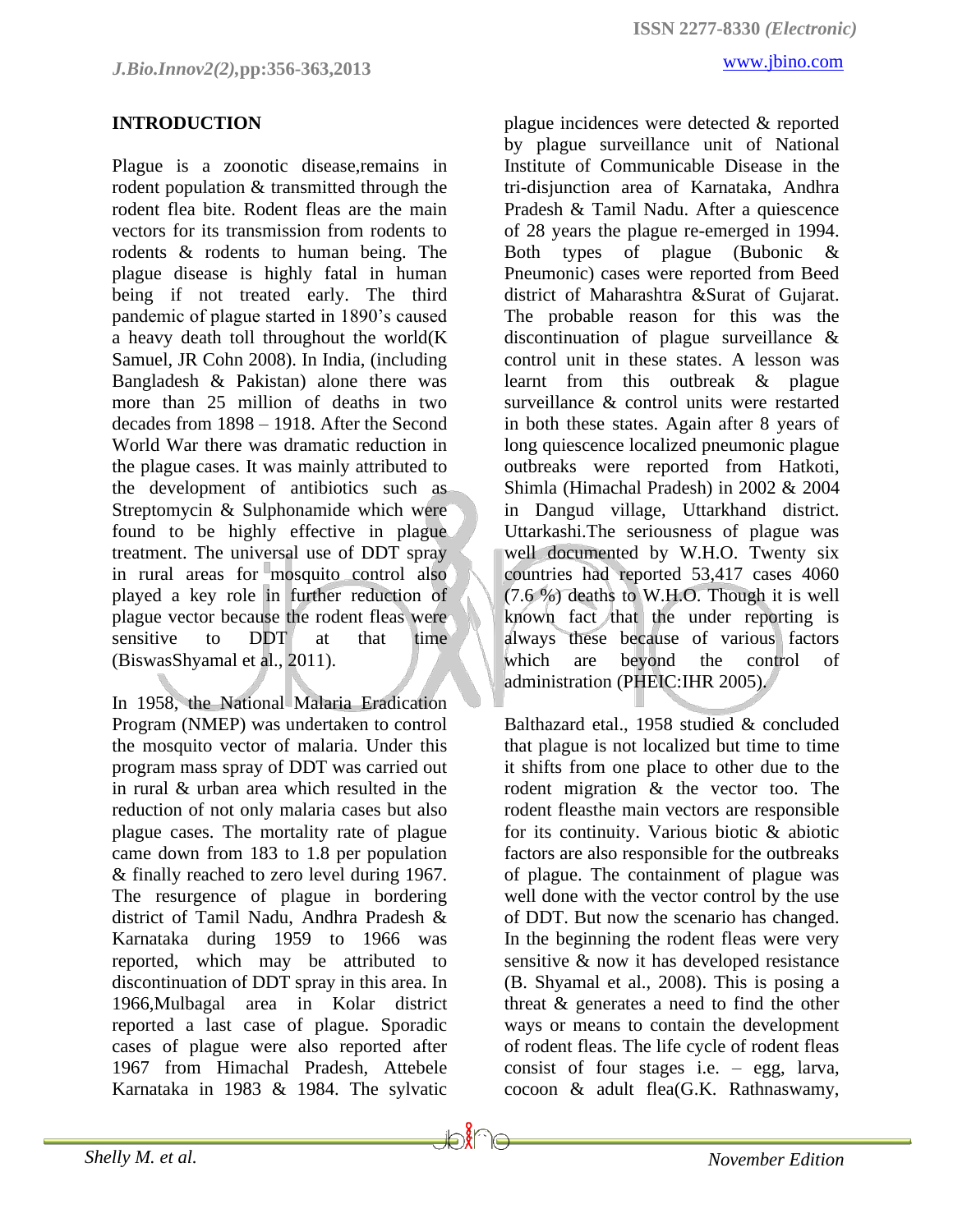1974). The efforts are needed to re-study the various factors in the development of these stages so that suitable deviation in them may help to stop/reduce the further development to adult flea. Moreover apart from bionomic, taxonomic & anatomical studies of the larva, the physiology is general & nutritional requirement in particular have been neglected to a great extent. Only few scientists studied the nutritional requirement. The literature about *Xenopsyllacheopis* is voluminous but the information about the nutritional requirement of its larvae is scanty(D. Robert et al., 1966). Hence, in the present scenario a preliminary study on the larval feed is carried out and the findings are presented below.

### **MATERIALS & METHODS**

The study area was Kolar district of Karnataka, which is bordering to both Tamil Nadu & Andhra Pradesh which lies between77° 21' to 78° 35' east longitude and 20° 46' to 130° 58' north latitude(Wikipedia, the free Encyclopedia). This area is most significant because the last human case was detected from the Mulbagal area of this district in 1966. The sero-positivity for plague rodents was also detected in this district in the past.

Rodents were collected by digging from the wild situation & by using wondertraps (live multiple catch trap) from the domestic  $\&$ peri-domestic situations. The fleas were retrieved from the live rodents collected, by combing & then sucking with the help of flea suction apparatus. The fleas so collected were transferred into a larger test tube & plugged with cotton. These are then transported to laboratory in a proper container whose temperature is maintained to  $20^{\circ}$ C-25 $^{\circ}$ C. A flea colony was established

well maintained for the survival of rodents and rodent fleas. Daily observations about the rodents, rodent fleas& larvae were made.

The soil was taken out from the flea colony & larvae were separated with great care so that they may not be harmed during handling. These larvae were divided into three groups of  $15$  each  $\&$  put into three 250ml. flasks. The following feed was put in these flasks which consist of 1:1 ratio of yeast powder(Rust K. Michael, (1997)& dry blood along with sterile soil, second group consists only yeast powder without soil, third group consists of dry blood without soil(M. Sharif 1948 ). The dried blood was prepared from the rodent blood & the yeast powder used was of Baker quality. Daily observations were made upto 101 days.

## **RESULTS**

In expt. No.-1 the emergence of adult flea started from  $7<sup>th</sup>$  day to  $24<sup>th</sup>$  day and maximum mortality took place in $28<sup>th</sup>$  to  $38<sup>th</sup>$ day period.In the second expt. the emergence of adult flea started from 18th day to 24th day and maximum mortality took place in 20<sup>th</sup> to 38<sup>th</sup> day period.In the third expt. the emergence of adult flea started from  $20<sup>th</sup>$  day to  $24<sup>th</sup>$  day and maximummortality takes place in  $20<sup>th</sup>$  to  $38<sup>th</sup>$ day period. The death of larvae took place on  $6<sup>th</sup>$  day. The death of larvae in First and Second experiment was not observed. It was found that the conversion of larvae to cocoon was 100% in first two groups but it was 60% in the third group. The conversion of cocoon to adult flea was 80%, 53% & 20% respectively. All the adult fleas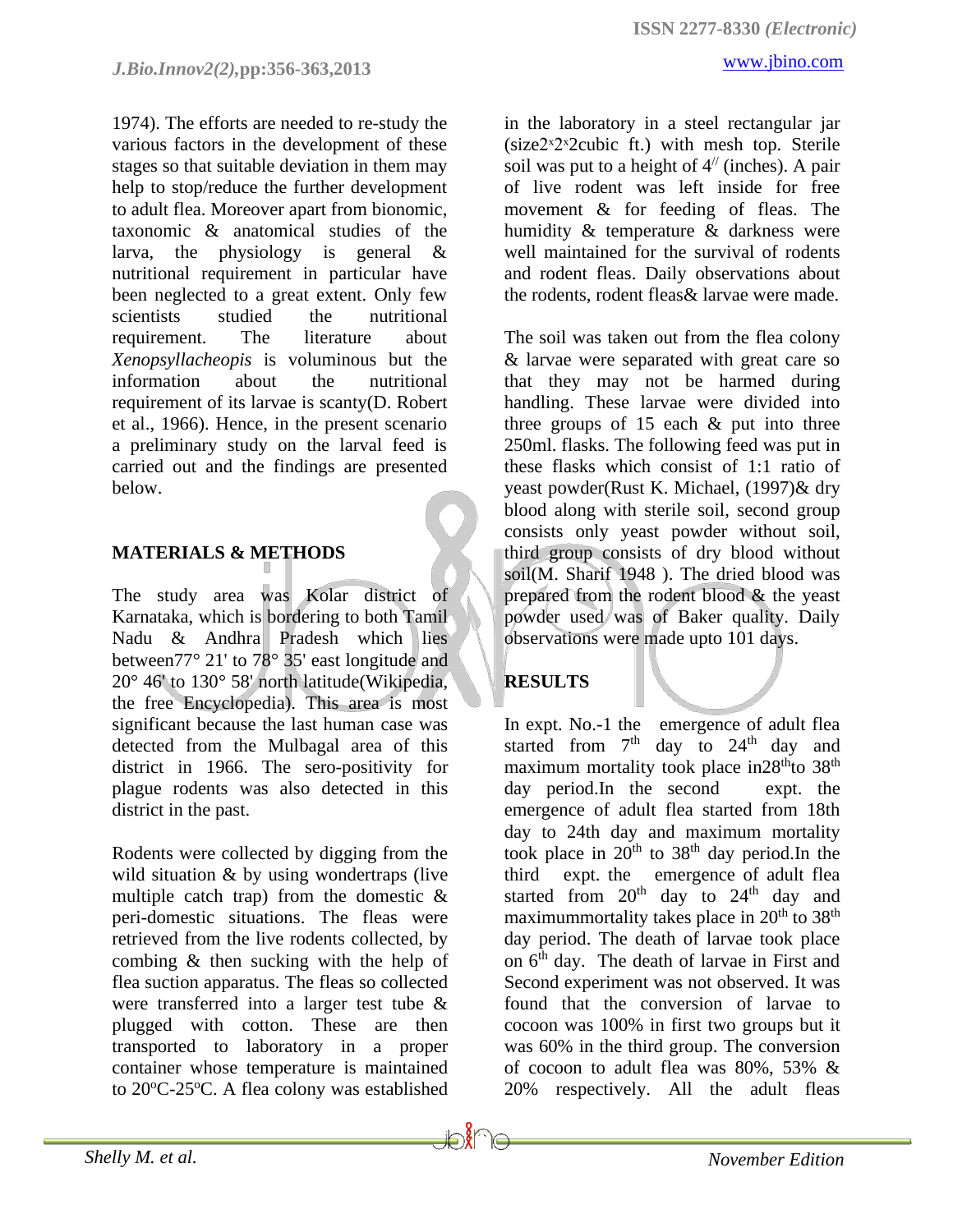emerged anddied by 101<sup>st</sup>day, but some survived up to one month. The fleas which emerged from the larvae under experiment were found to be *Xenopsylla astia* (25) & *Xenopsyllacheopis*(4).The laboratory conditions were found adequate as (the all larvae & fleas remained ok) there was no sudden death of larvae & fleas during experimentation.

#### **DISCUSSION**

The comparative nutritive value of dried rodent blood, mixed with yeast powder, yeast alone & dried blood alone was studied for the growth & development of rodent flea larvae (mostly *X. astia* & *X. cheopis*). It was found that over all conversion from larvae to cocoon & cocoon to adult flea was respectively 80%, 53% & 20%. This shows that the nutritive value of yeast powder mixed with dried rodent blood in 1:1 ratio was very good than yeast or dried blood alone. Even yeast alone was far better than the dried blood. Dried blood alone was not sufficient for the development of larvae to adult flea. In addition to dried blood (proteins & vitamins) additional proteins & vitamins are needed which are supplied by yeast. Thus it may be concluded that even with the passage of sixty years the nutritive values for the development of larvae is more or less the same. The source of these nutritive components (provided by yeast

&dried blood) in natural conditions may be from the rodent faeces & microorganism flora present in their burrow soil. Most of adult fleas emergedwith in a monthand the mortality also started from the third week on ward. The non emergence of adult flea from the cocoon may be the indicator of abnormal conditions/lack of trace elements in the environment. Even in case of feed consisting of yeast & dried blood meal, not all the cocoon yielded the adult fleas. The lack of some triggering chemicals in sufficient quantity in the feed may be one of the reasons or it may be the natural way for keeping them in dormant phase. This may lead to replenishment of fleas in the soil as & when the nature wants/creates favorable condition. This may attribute to the resurgence of rodent born disease such as plague in the endemic areas.

# **CONCLUSION**

It was found that for the development of rodent larvae to adult flea needs good nutrition and optimum temperature (18-  $28$ <sup>o</sup>C and humidity (68%-75%). The nutritive value of yeast powder mixed with dried rodent blood in 1:1 ratio was very good than yeast or dried blood alone. Even yeast alone was far better than the dried blood. Dried blood alone was not sufficient for the development of larvae to adult flea.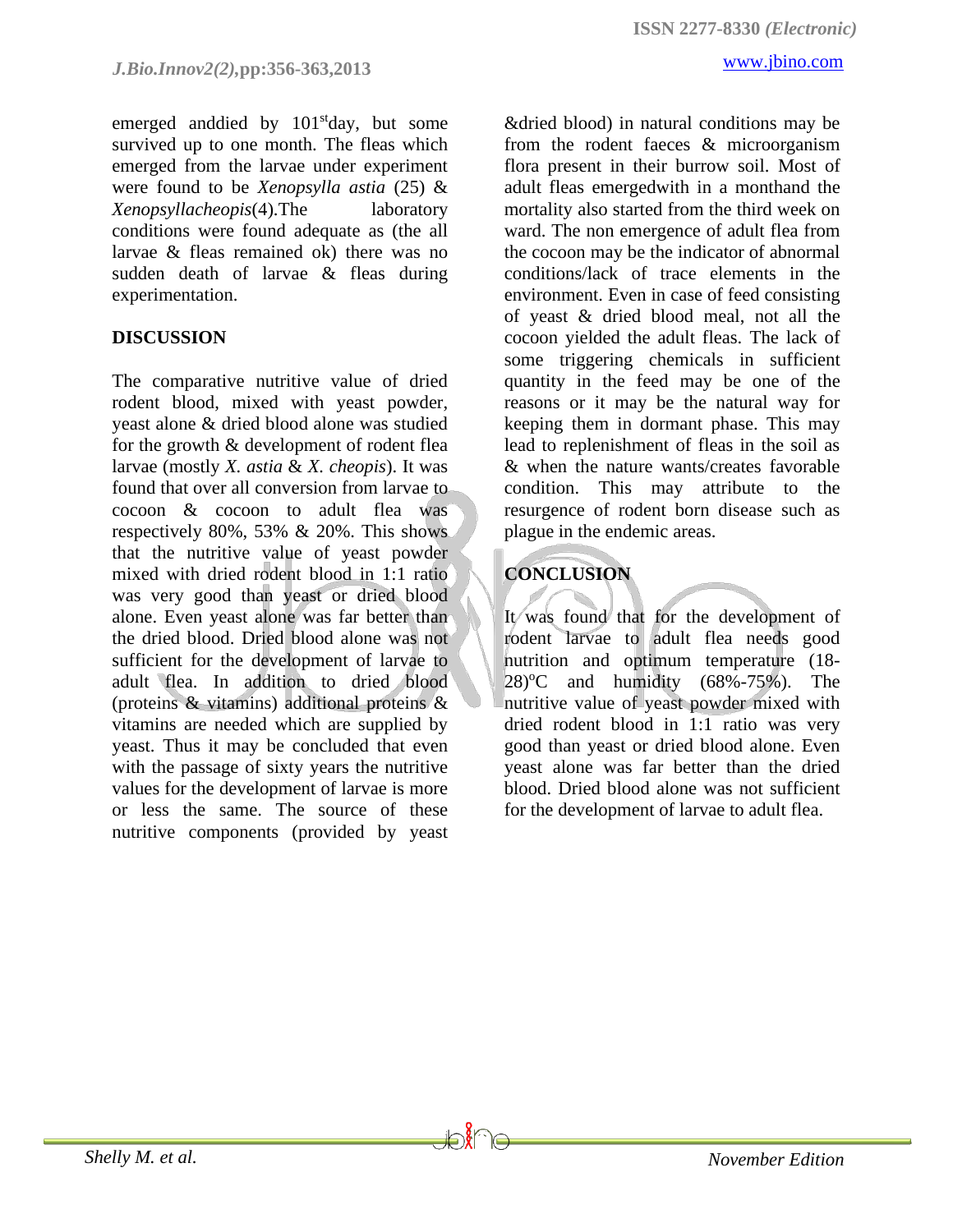|                 |                | Room<br>Temperature (°C) |     |         |                                   |                      |              | Experiment No. 1<br>Total No. of Larvae Placed = 15<br>$1:1 = Yeast : Dry Blood food in$<br>soil |                      |                |                  |                     |  |
|-----------------|----------------|--------------------------|-----|---------|-----------------------------------|----------------------|--------------|--------------------------------------------------------------------------------------------------|----------------------|----------------|------------------|---------------------|--|
| Date            | Period /Days   | Min                      | Max | Average | Rain / Drizzle / Thunder<br>(RDT) | Ppt. (mm)            | Humidity (%) | No. of Live<br>Larva                                                                             | No. of Dead<br>Larva | No. of Cocoon  | No. of Live Flea | No. of Dead<br>Flea |  |
| $20-Aug-$<br>10 | $\overline{0}$ | 22                       | 28  | 25      | .                                 | $\overline{0}$       | 77           | 15                                                                                               | $\overline{0}$       | $\overline{0}$ | $\overline{0}$   | $\overline{0}$      |  |
| 24- Aug-<br>10  | $\overline{4}$ | 25                       | 26  | 25.5    | R, D                              | 11                   | 77           | 6                                                                                                | $\overline{0}$       | 9              | $\overline{0}$   | $\boldsymbol{0}$    |  |
| 27- Aug-<br>10  | $\overline{7}$ | 20                       | 27  | 23.5    | .                                 | 22                   | 77           | $\mathbf{0}$                                                                                     | $\boldsymbol{0}$     | 13             | $\overline{2}$   | $\overline{0}$      |  |
| $2-$ Sep-10     | 13             | 20                       | 27  | 23.5    |                                   | $\overline{0}$       | 75           | $\mathbf{0}$                                                                                     | $\overline{0}$       | 13             | $\overline{2}$   | $\overline{0}$      |  |
| 7- Sep-10       | 18             | 20                       | 25  | 22.5    | R, D                              | $\overline{0}$       | 75           | $\boldsymbol{0}$                                                                                 | $\boldsymbol{0}$     | 9              | 6                | $\boldsymbol{0}$    |  |
| $9 -$ Sep $-10$ | 20             | 20                       | 27  | 23.5    | R, D, T                           | $\overline{0}$       | 68           | $\boldsymbol{0}$                                                                                 | $\overline{0}$       | 6              | 9                | $\boldsymbol{0}$    |  |
| 13-Sep-<br>10   | 24             | 21                       | 28  | 24.5    | R, D                              | 2.<br>$\mathbf{1}$   | 75           | $\mathbf{0}$                                                                                     | $\overline{0}$       | 3              | 12               | $\overline{0}$      |  |
| 16-Sep-<br>10   | 27             | 19                       | 26  | 22.5    | R, D                              | $\overline{0}$       | 75           | $\boldsymbol{0}$                                                                                 | $\overline{0}$       | 3              | 12               | $\overline{0}$      |  |
| 27-Sep-<br>10   | 38             | 21                       | 27  | 24      | R, D, T                           | 6.<br>$\overline{2}$ | 75           | $\mathbf{0}$                                                                                     | $\overline{0}$       | 3              | 5                | $\overline{7}$      |  |
| 29-Nov-<br>10   | 101            | 18                       | 28  | 23      |                                   | $\overline{0}$       | 68           | $\mathbf{0}$                                                                                     | $\overline{0}$       | 3              | $\overline{0}$   | 12                  |  |

*Experiment No. 1. Feed- 1:1 yeast:dry blood in sterilized soil*

*Experiment No. 2. Feed- only dry yeast powder without soil*

| Date             |                |     | $(^{0}C)$ | Room Temperature | Thunder                 | (mm) | (%)      |                          |                        | (No soil)            | Experiment No. 2<br>Total No. of Larvae Placed $= 15$<br>Only Dry Yeast Powder food |                       |
|------------------|----------------|-----|-----------|------------------|-------------------------|------|----------|--------------------------|------------------------|----------------------|-------------------------------------------------------------------------------------|-----------------------|
|                  | Period/Days    | Min | Max       | Average          | Rain / Drizzle<br>(R/D) | Ppt. | Humidity | $of$ Live<br>arva<br>No. | of Dead<br>arva<br>Σó. | $\Gamma$<br>ð<br>No. | of Live<br>Flea<br>Σó.                                                              | of Dead<br>Flea<br>Σó |
| $20$ -Aug-<br>10 | $\overline{0}$ | 22  | 28        | 25               | .                       | 0    | 77       | 15                       | $\Omega$               | $\Omega$             | 0                                                                                   |                       |

**Join**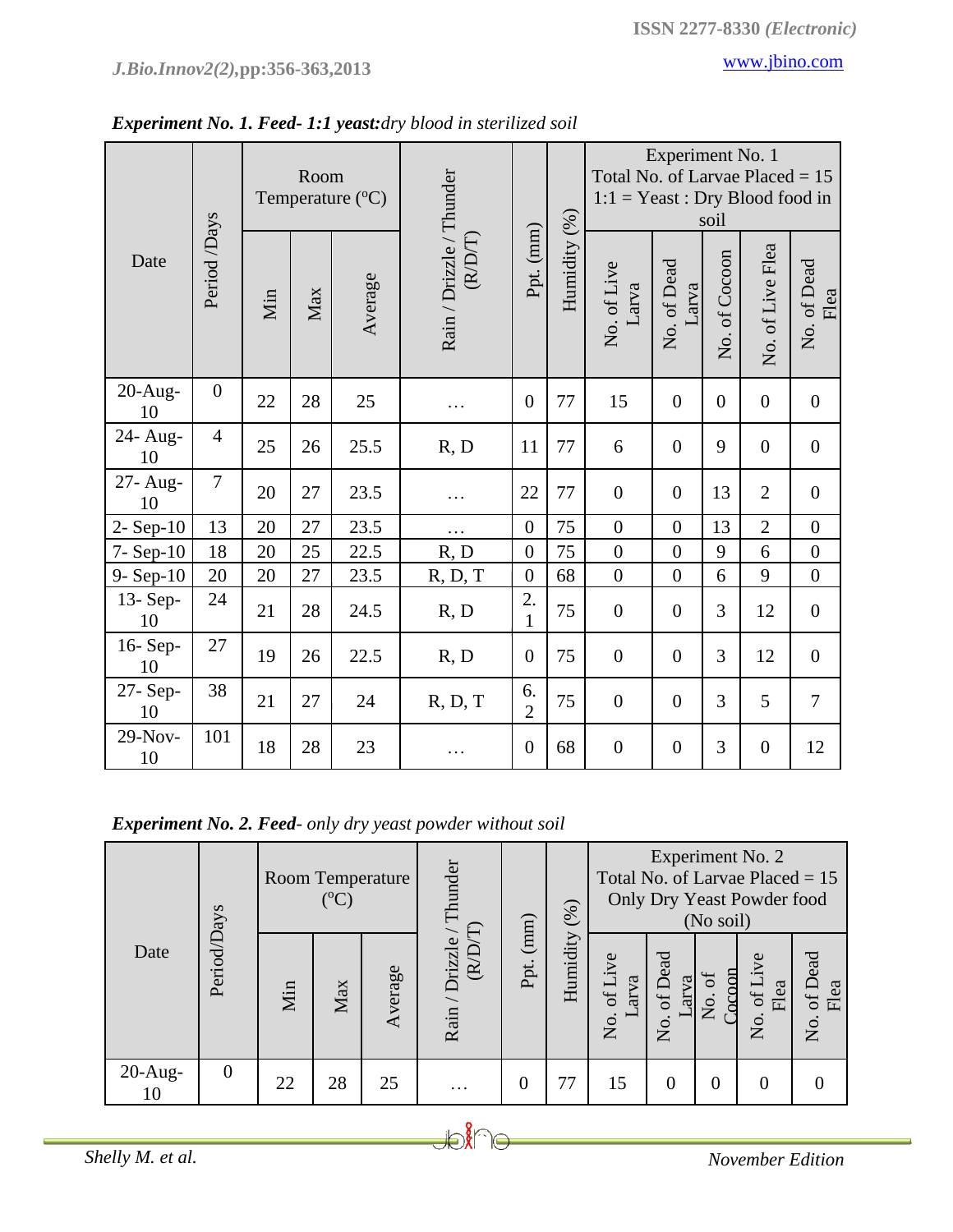| $24$ -Aug-<br>10 | $\overline{4}$ | 25 | 26 | 25.5 | R, D     | 11             | 77 | 6              | $\theta$       | 9              | $\overline{0}$ | $\overline{0}$   |
|------------------|----------------|----|----|------|----------|----------------|----|----------------|----------------|----------------|----------------|------------------|
| $27$ -Aug-<br>10 | 7              | 20 | 27 | 23.5 | $\cdots$ | 22             | 77 | 5              | $\theta$       | 10             | $\overline{0}$ | $\theta$         |
| $2-Sep-10$       | 13             | 20 | 27 | 23.5 | $\cdots$ | $\overline{0}$ | 75 | $\overline{0}$ | $\overline{0}$ | 15             | $\overline{0}$ | $\boldsymbol{0}$ |
| $7-Sep-10$       | 18             | 20 | 25 | 22.5 | R, D     | $\overline{0}$ | 75 | $\overline{0}$ | $\Omega$       | $\overline{7}$ | 8              | $\mathbf{0}$     |
| $9-Sep-10$       | 20             | 20 | 27 | 23.5 | R, D, T  | $\overline{0}$ | 68 | $\overline{0}$ | $\overline{0}$ | 7              | 5              | 3                |
| $13-Sep-10$      | 24             | 21 | 28 | 24.5 | R, D     | 2.1            | 75 | $\overline{0}$ | $\overline{0}$ | 7              | $\overline{4}$ | $\overline{4}$   |
| $16-Sep-10$      | 27             | 19 | 26 | 22.5 | R, D     | $\overline{0}$ | 75 | $\overline{0}$ | $\theta$       | 7              | $\overline{4}$ | $\overline{4}$   |
| $27-Sep-10$      | 38             | 21 | 27 | 24   | R, D, T  | 6.2            | 75 | $\theta$       | $\overline{0}$ | 7              | 3              | 5                |
| $29-Nov-$<br>10  | 101            | 18 | 28 | 23   | .        | $\overline{0}$ | 68 | $\overline{0}$ | $\theta$       | 7              | $\overline{0}$ | 8                |

*Experiment No. 3. Feed- only rodent dry blood powder without soil*

| Date             |                  |     | $({}^{\circ}C)$ | Room Temperature |                                   |                  |              | Experiment No. 3<br>Total No. of Larvae Placed $= 15$<br>Only Dry Blood Powder food (No<br>soil) |                      |                  |                     |                     |  |
|------------------|------------------|-----|-----------------|------------------|-----------------------------------|------------------|--------------|--------------------------------------------------------------------------------------------------|----------------------|------------------|---------------------|---------------------|--|
|                  | Period/Days      | Min | Max             | Average          | Rain / Drizzle / Thunder<br>(RDT) | Ppt. (mm)        | Humidity (%) | No. of Live<br>Larva                                                                             | No. of Dead<br>Larva | No. of Cocoon    | No. of Live<br>Flea | No. of Dead<br>Flea |  |
| $20-Aug-$<br>10  | $\boldsymbol{0}$ | 22  | 28              | 25               | .                                 | $\overline{0}$   | 77           | 15                                                                                               | $\boldsymbol{0}$     | $\boldsymbol{0}$ | $\boldsymbol{0}$    | $\boldsymbol{0}$    |  |
| $24$ -Aug-<br>10 | $\overline{4}$   | 25  | 26              | 25.<br>5         | R, D                              | 11               | 77           | $\overline{7}$                                                                                   | $\boldsymbol{0}$     | 8                | $\boldsymbol{0}$    | $\boldsymbol{0}$    |  |
| $27-Aug-$<br>10  | $\overline{7}$   | 20  | 27              | 23.<br>5         | .                                 | 22               | 77           | $\mathbf{1}$                                                                                     | 6                    | 8                | $\boldsymbol{0}$    | $\boldsymbol{0}$    |  |
| $2-Sep-10$       | 13               | 20  | 27              | 23.<br>5         | .                                 | $\overline{0}$   | 75           | $\mathbf{1}$                                                                                     | 6                    | 8                | $\boldsymbol{0}$    | $\boldsymbol{0}$    |  |
| 7-Sep-10         | 18               | 20  | 25              | 22.<br>5         | R, D                              | $\overline{0}$   | 75           | $\overline{0}$                                                                                   | 6                    | 9                | $\boldsymbol{0}$    | $\boldsymbol{0}$    |  |
| $9-Sep-10$       | 20               | 20  | 27              | 23.<br>5         | R, D,<br>T                        | $\overline{0}$   | 68           | $\overline{0}$                                                                                   | 6                    | 6                | 3                   | $\boldsymbol{0}$    |  |
| $13-Sep-10$      | 24               | 21  | 28              | 24.<br>5         | R, D                              | 2.1              | 75           | $\overline{0}$                                                                                   | 6                    | 6                | $\mathbf{2}$        | $\mathbf{1}$        |  |
| $16-Sep-10$      | 27               | 19  | 26              | 22.<br>5         | R, D                              | $\boldsymbol{0}$ | 75           | $\boldsymbol{0}$                                                                                 | 6                    | 6                | $\overline{2}$      | $\mathbf{1}$        |  |

*Shelly M. et al. November Edition*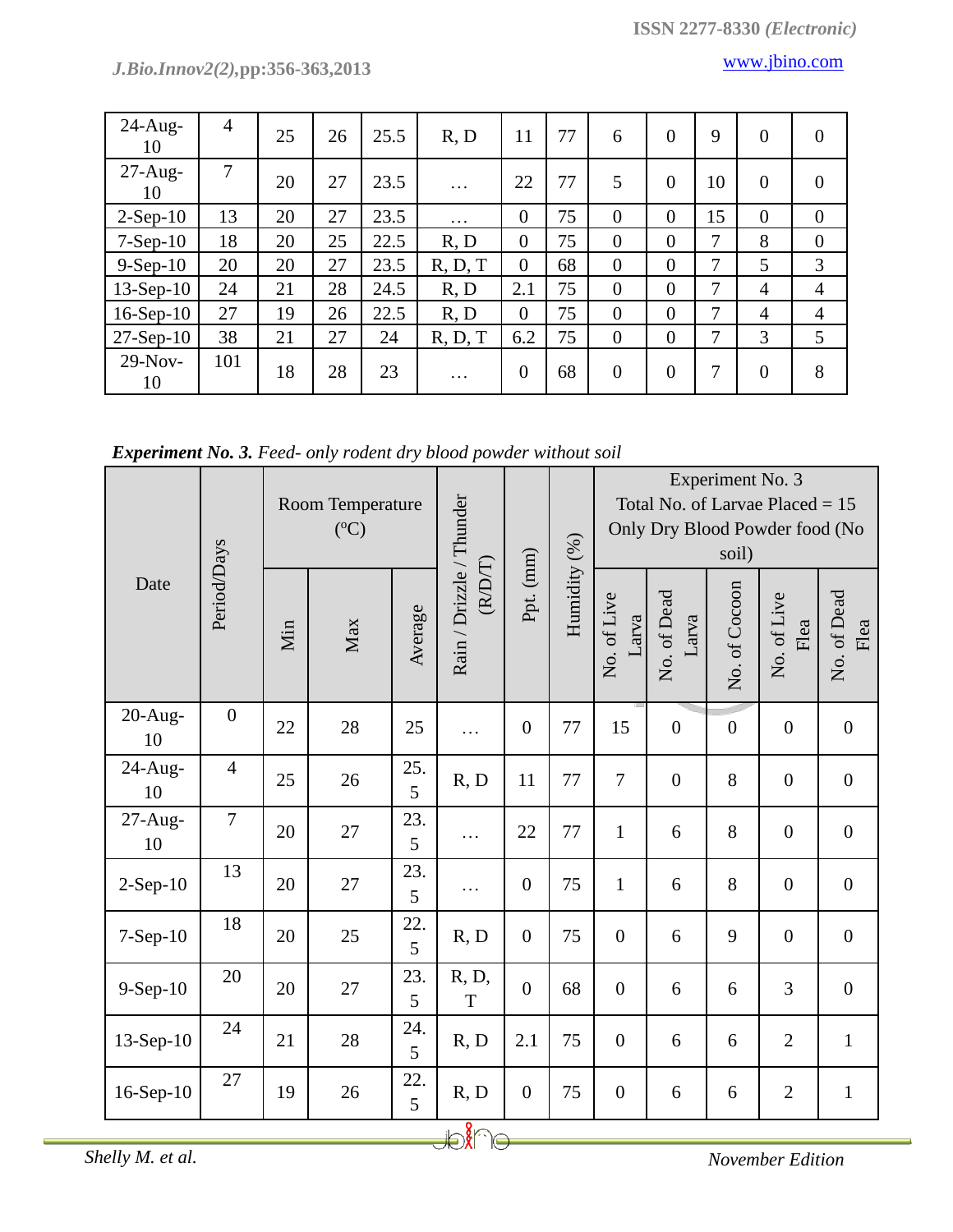*J.Bio.Innov2(2),***pp:356-363,2013** [www.jbino.com](http://www.jbino.com/)

| $27-Sep-10$     | 38  | $^{\sim}$ 1<br>$\angle$ | $\sim$<br>ا ک | 24 | R, D,<br>m | 6.2           | 75<br>◡ | ∩<br>υ | O |  |
|-----------------|-----|-------------------------|---------------|----|------------|---------------|---------|--------|---|--|
| $29-Nov-$<br>10 | 101 | 18                      | 28            | 23 | $\cdots$   | $\Omega$<br>υ | 68      | v      | O |  |

*Table1:*

|              | In 101 Days    |             |                                            |              |        |        |          |                      |
|--------------|----------------|-------------|--------------------------------------------|--------------|--------|--------|----------|----------------------|
| Type of      | No. of $\vert$ | No. of live | No. of<br>No. of<br>Fleas in one<br>Conver |              |        |        |          | Fleas in             |
| Feed         | Larva          | Larva       | Cocoon                                     | month (or 30 | sion   | Cocoon |          | $(101 \text{ days})$ |
|              |                |             |                                            | days)        | rate % |        | Live     | Dead                 |
| $Year + Dry$ | 15             | 15          | 3                                          | 12           | 80     | 3      | $\theta$ | 12                   |
| Blood+       |                |             |                                            |              |        |        |          |                      |
| Soil         |                |             |                                            |              |        |        |          |                      |
| Yeast        | 15             | 15          |                                            |              | 53     |        |          |                      |
| Dry Blood    | 15             |             |                                            |              | 20     |        |          |                      |

### **REFERENCES**

**[Samuel](http://www.ncbi.nlm.nih.gov/sites/entrez?cmd=search&db=PubMed&term=%20Cohn%20JR%2BSK%5bauth%5d) K, JR Cohn (2008).** 4 Epidemiology of the Black Death and Successive Waves of Plague.*Med Hist Suppl*.**27:** 74– 100.

**Biswas Shyamal, SohanLal, Veena Mittal, M.Malini and Shiv Kumar(2011).** Detection of Enzootic Plague foci in Peninsular India.*Journal of Communicable Diseases*.

**Bulter Thomas** (1989). The Black Death Past and Present 1. Plague in the 1980s. *Trans. Royal Soc. of Tropical Med. And Hygiene*. **83:** 458-460.

**Balthazard M. and Bahmanyar M. (1958).**Research on Plague in India. *WHO/ Plague/***46.**

**Biswas Shyamal, R Kumar Ravi, L. Sohan, et. al. (2008).** Present susceptibility status of rat Flea Xenopsyllacheopis (Siphonaptera: Pullicidae), vector of plague against organochlorine, organophosphate and synthetic pyrethroids 1. The Nilgiris

District, Tamil Nadu, India.*Journal of Communicable Diseases*.**40(1)**: 41-5.

**Rathnaswamy G.K. (1974).** Siphonaptera. *A handbook of Medical Entomology and Elementary Parasitology.*57-71.

**Robert D., Pausch and C. Fraenkel (1966).**The Nutrition of the Larva of the Oriental Rat Flea XenopsyllaCheopis (Rothschild).*Chicago Journals*.P. 202.

**Kolar District**. Wikipedia, the free encyclopedia **(July, 2007)**.

**Rust K. Michael and Dryden W. Michael (1997).**The Biology, Ecology and Management of the Cat Flea.*Annu. Rev. Entomol*. **42:**451-73.

**Sharif M. (1948)**. Nutritional requirements of flea larvae, and their bearing on the specific distribution and host preferences of the three indian species of *Xenopsylla*